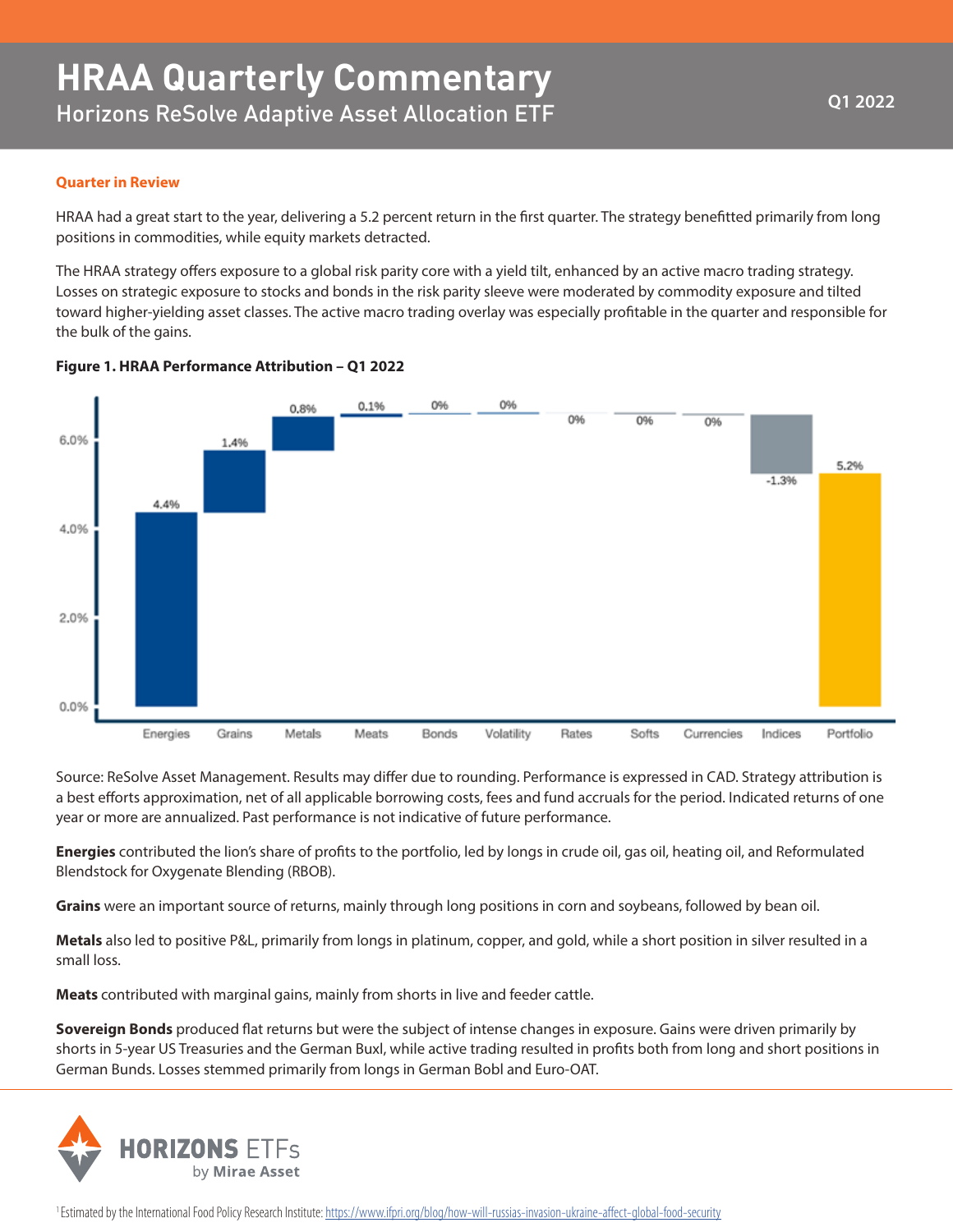**Softs** were flat because a profitable long in cotton was offset by losses in a short sugar position.

**Equities** were the largest detractors, led by longs in the Italian MIB, EStoxx50, China A50, and Dutch AEX indices. Gains from shorts in the German DAX and S&P500 reduced overall sector losses.

## **Market Overview**

The first quarter was coloured by the regrettable invasion of Ukraine by Russian forces in the final week of February, marking the start of the largest conflict on European soil in decades. As the war entered its second month, the swift Russian victory many believed certain had not yet materialized, faced with fierce and heroic opposition by the Ukrainian military and civilian forces. While western countries have imposed the largest sanctions in history on the Russian regime – including the freezing of approximately two-thirds of Russia's central bank assets; cutting banks' access to the international SWIFT system; and stepping-up delivery of military aid to Ukraine, the US, and NATO allies have stopped short of sending fighter jets or declaring a no-fly zone over Ukrainian airspace.

Despite the loss of territory to the east and the capitulation of cities like Mariupol, Ukrainian forces have managed to push the Russian army back and away from Kyiv, suggesting the conflict might transition into a longer-lasting war of attrition. This has profound implications for energy and especially agricultural markets. Much of the fighting has and continues to occur in the Ukrainian countryside, a region that, combined with Russian farmland, is essentially Europe's breadbasket, supplying approximately a quarter of global wheat exports and up to 12 percent of all food calories traded internationally . Even more consequential, the conflict threatens the availability of fertilizers on a worldwide scale, which could have profound consequences for food security across the planet, not to mention further geopolitical implications.

Russia accounts for approximately 10 percent of the world's crude oil exports and 45 percent of Europe's natural gas supplies. Combined with Ukraine, they represent roughly a third of wheat and a fifth of global corn exports. Unsurprisingly, energies continued their 18-month rally, with crude oil and RBOB prices appreciating between 35 and 43 percent, while the rise in natural gas and other distillates was in the 57 to 79 percent range. Grains also experienced double-digit gains, led by wheat, palm oil, corn, and soybeans. Metals also appreciated broadly, led by industrials and base, while the rise in precious metals was strangely muted.

US Gross Domestic Product (GDP), inflation, and labour market figures remained strong and ahead of expectations, leading to losses in financial assets and challenging the negative correlation between equities and bonds, which has endured for much of the last four decades and created an aura of invincibility to the so-called 60-40 portfolio. There was tremendous turbulence in sovereign bond markets, including a bear flattening in the US Treasury curve throughout March (as measured by the 10-year / 2-year differential), all the way into inversion territory at the turn of the quarter. A sharp acceleration in jobs growth was followed by a 7.9 percent Consumer Price Index (CPI) print, the most significant 12-month increase since January 1982 (and an even more impressive 6.4 percent rise in the core measure), leading U.S. Federal Reserve (Fed) chairman Jerome Powell to deliver further hawkish remarks days after the Fed's first rate hike in over three years. 10-year and 30-year yields rose by 51 and 29 basis points (bps), respectively, while the rise in 2-year (+91bps) and 5-year (+74bps) yields was even larger, leading to a record-setting rout in Treasuries. Global equities sustained large losses in January and February but recovered some lost ground in March. European and Chinese shares, along with the Nasdaq and other firms with long-duration cash flows, saw the steepest declines. Investors appear to be signaling a return to the era of "good news (for the economy) is bad news (for markets)".